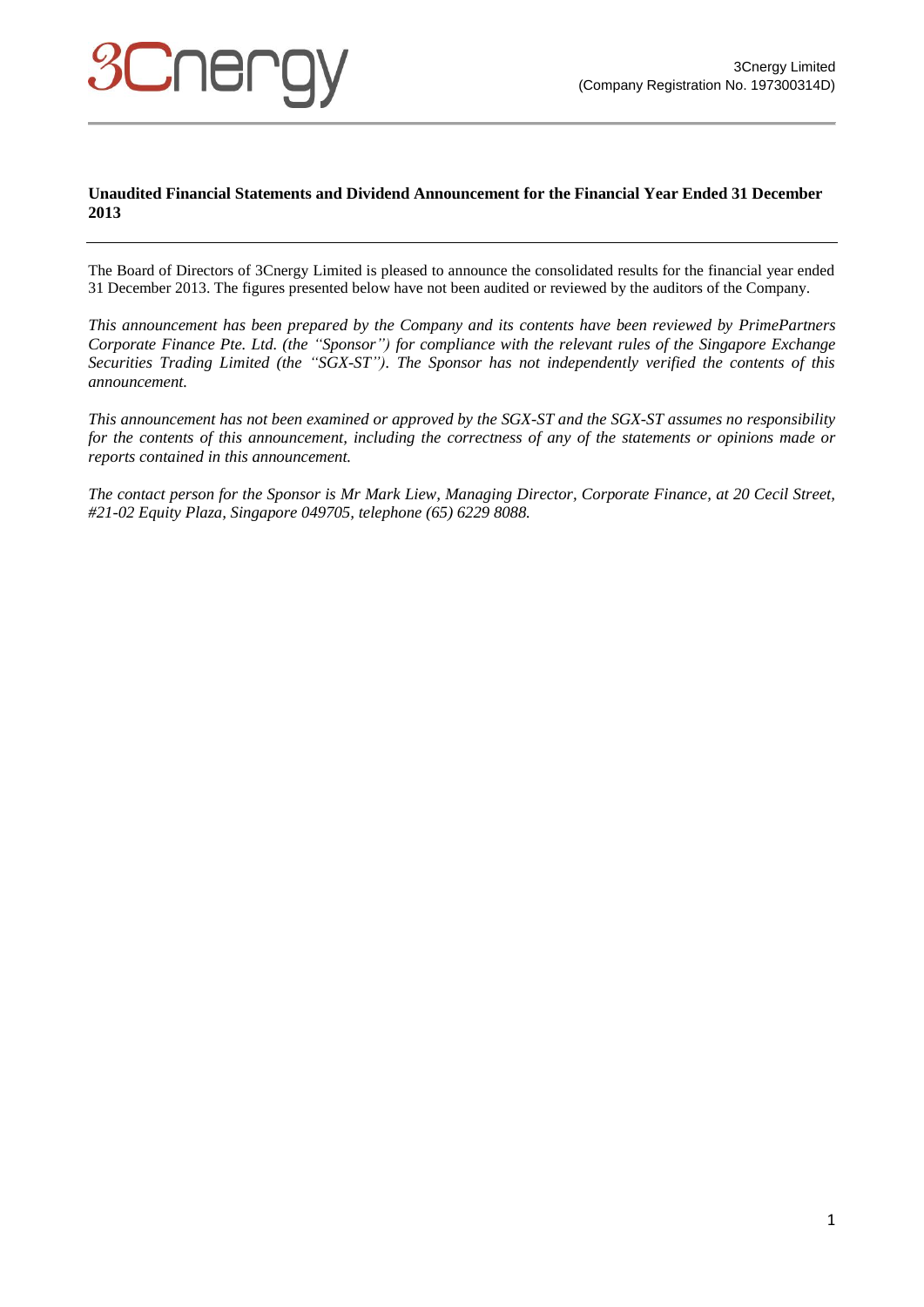

### *Part I – INFORMATION REQUIRED FOR QUARTERLY (Q1, Q2 & Q3), HALF-YEAR AND FULL YEAR ANNOUNCEMENTS*

## *1(a)(i)* **An income statement and statement of comprehensive income, or a statement of comprehensive income, for the group, together with a comparative statement for the corresponding period of the immediately preceding financial year.**

|                                                                                                          |              |                | <b>FULL YEAR ENDED</b> |            |  |
|----------------------------------------------------------------------------------------------------------|--------------|----------------|------------------------|------------|--|
|                                                                                                          |              |                |                        | Increase / |  |
|                                                                                                          | <b>Note</b>  | 31 Dec 2013    | 31 Dec 2012            | (decrease) |  |
|                                                                                                          |              | <b>S\$'000</b> | S\$'000                | %          |  |
| <b>Continuing operations</b><br>Revenue                                                                  |              | 45,275         | 56,839                 | $(20.3)\%$ |  |
| Cost of services rendered and goods sold                                                                 |              | (38,093)       | (49, 583)              | $(23.2)\%$ |  |
| Gross profit                                                                                             |              | 7,182          | 7,256                  | (1.0)%     |  |
| Other operating income                                                                                   | 1            | 1,606          | 1,389                  | 15.6 %     |  |
| Sales and distribution costs                                                                             |              | (383)          | (101)                  | 279.2 %    |  |
| General and administrative expenses                                                                      |              | (15, 478)      | (10, 958)              | 41.2 %     |  |
| Finance costs                                                                                            | $\mathbf{2}$ | (51)           | (23)                   | 121.7 %    |  |
| Loss before tax from continuing operations                                                               | 3            | (7, 124)       | (2, 437)               | 192.3 %    |  |
| Income tax credit                                                                                        | 4            | 13             | 311                    | $(95.8)\%$ |  |
| Loss from continuing operations, net of tax                                                              |              | (7, 111)       | (2, 126)               | 234.5 %    |  |
| <b>Discontinued operations</b>                                                                           |              |                |                        |            |  |
| Profit from discontinued operations, net of tax                                                          |              |                | 212                    | N.M.       |  |
| Loss for the year                                                                                        |              | (7, 111)       | (1, 914)               | 271.5 %    |  |
| Attributable to:                                                                                         |              |                |                        |            |  |
| Ow ners of the Company                                                                                   |              |                |                        |            |  |
| Loss from continuing operations, net of tax                                                              |              | (7, 111)       | (2, 126)               | 234.5 %    |  |
| Profit from discontinued operations, net of tax                                                          |              |                | 212                    | N.M.       |  |
| Loss for the year attributable to the owners of the Company                                              |              | (7, 111)       | (1, 914)               | 271.5 %    |  |
| Loss per share from continuing operations<br>attributable to the owners of the Company (cents per share) |              |                |                        |            |  |
| Basic                                                                                                    |              | (7.22)         | (2.16)                 | 234.3 %    |  |
| <b>Diluted</b>                                                                                           |              | (7.22)         | (2.16)                 | 234.3 %    |  |
| Loss per share (cents per share)                                                                         |              |                |                        |            |  |
| Basic                                                                                                    |              | (7.22)         | (1.94)                 | 272.2 %    |  |
| <b>Diluted</b>                                                                                           |              | (7.22)         | (1.94)                 | 272.2 %    |  |
| Loss for the year                                                                                        |              | (7, 111)       | (1, 914)               | 271.5 %    |  |
| Other comprehensive income for the year, net of tax                                                      |              |                |                        |            |  |
| Total comprehensive loss for the year                                                                    |              | (7, 111)       | (1, 914)               | 271.5 %    |  |
| Attributable to:                                                                                         |              |                |                        |            |  |
| Ow ners of the Company                                                                                   |              | (7, 111)       | (1, 914)               | 271.5 %    |  |
| Non-controlling interests                                                                                |              |                |                        | N.M.       |  |
| Total comprehensive loss for the year                                                                    |              | (7, 111)       | (1, 914)               | 271.5 %    |  |
| Attributable to:                                                                                         |              |                |                        |            |  |
| Total comprehensive loss from continuing operations, net of tax                                          |              | (7, 111)       | (2, 126)               | 234.5 %    |  |
| Total comprehensive income from discontinued operations, net of tax                                      |              |                | 212                    | N.M.       |  |
| Total comprehensive loss for the year attributable                                                       |              |                |                        |            |  |
| to the owners of the Company                                                                             |              | (7, 111)       | (1, 914)               | 271.5 %    |  |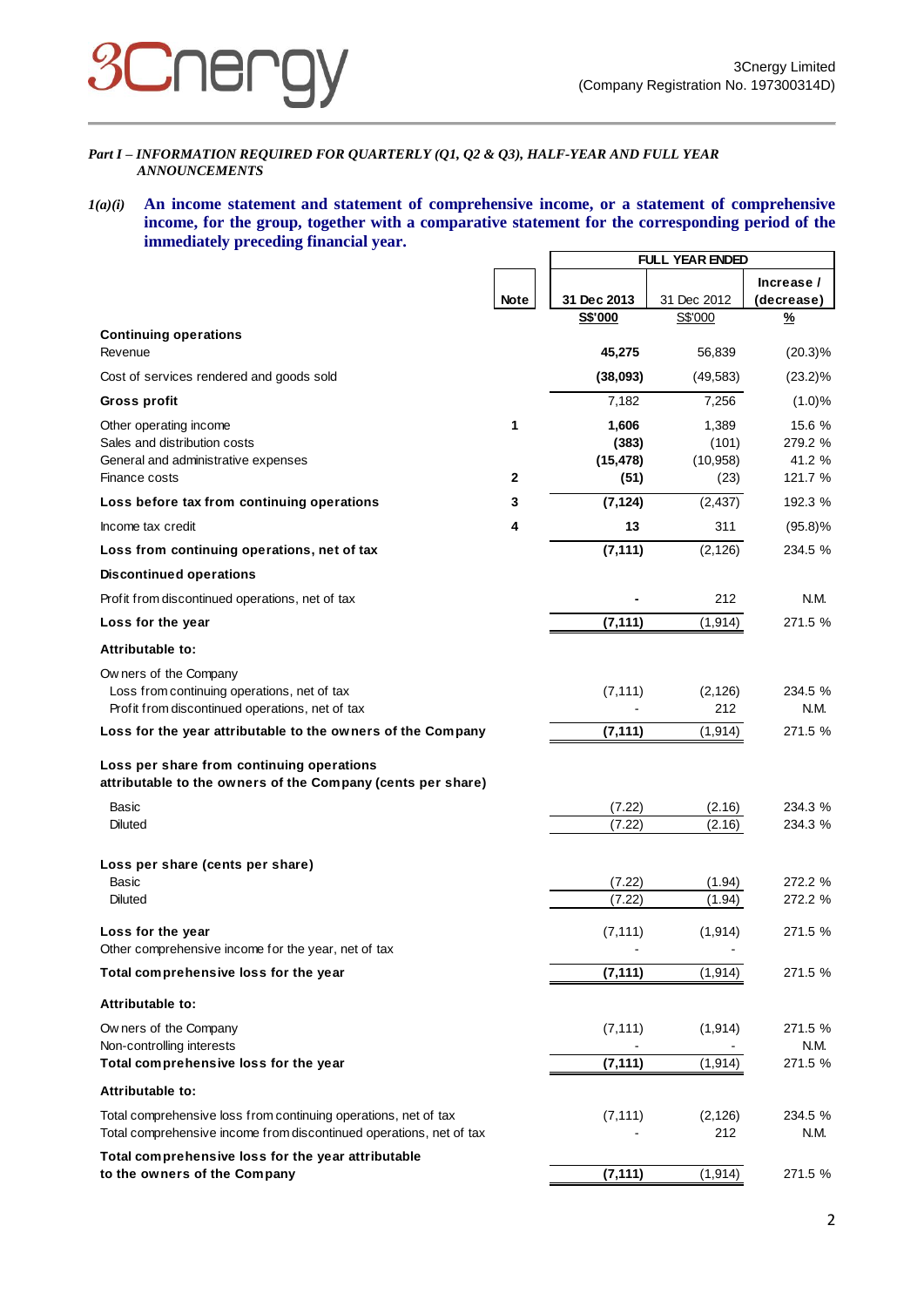## **SCNEL**

## **1(a)(ii) Breakdown and explanatory notes to the consolidated statement of comprehensive income.**

## **Note 1 Other operating income comprises the following:**

|                      | <b>FULL YEAR ENDED</b> |             |            |  |
|----------------------|------------------------|-------------|------------|--|
|                      |                        |             | Increase / |  |
|                      | 31 Dec 2013            | 31 Dec 2012 | (decrease) |  |
|                      | S\$'000                | S\$'000     | <u>%</u>   |  |
| Rental income        | 1,430                  | 1,086       | 31.7 %     |  |
| Government grants    | 95                     | 157         | (39.5)%    |  |
| Interest income      | 46                     | 18          | 155.6 %    |  |
| Miscellaneous income | 35                     | 128         | $(72.7)\%$ |  |
|                      | 1,606                  | 1,389       | 15.6 %     |  |

## **Note 2 Finance costs comprise the following:**

|                        |             | <b>FULL YEAR ENDED</b> |            |  |  |
|------------------------|-------------|------------------------|------------|--|--|
|                        |             |                        | Increase / |  |  |
|                        | 31 Dec 2013 | 31 Dec 2012            | (decrease) |  |  |
|                        | S\$'000     | S\$'000                | <u>%</u>   |  |  |
| Hire purchase interest | 10          | 11                     | $(9.1)\%$  |  |  |
| Other interest expense | 41          | 12                     | 241.7 %    |  |  |
|                        | 51          | 23                     | 121.7 %    |  |  |

## **Note 3 (Loss) before taxation from continuing operations is stated after charging/ (crediting) the following:**

|                                                  | <b>FULL YEAR ENDED</b> |             |            |  |
|--------------------------------------------------|------------------------|-------------|------------|--|
|                                                  |                        |             | Increase / |  |
|                                                  | 31 Dec 2013            | 31 Dec 2012 | (decrease) |  |
|                                                  | S\$'000                | S\$'000     | <u>%</u>   |  |
| After charging/ (crediting):                     |                        |             |            |  |
| Staff costs (including directors' remuneration)  | 6,068                  | 6.247       | (2.9)%     |  |
| Depreciation of plant and equipment              | 855                    | 378         | 126.2 %    |  |
| Directors fees                                   | 120                    | 120         | $-$ %      |  |
| Rental of premises                               | 1,613                  | 1.973       | $(18.2)\%$ |  |
| Allow ance for / (w rite-back of) doubtful debts | 126                    | (187)       | N.M.       |  |
| Bad debts w ritten off                           | 42                     | 39          | 7.7%       |  |
| Goodwill w ritten off                            | 1,318                  | 6           | 21,866.7 % |  |
| Inventories obsolescence                         | (4)                    | 4           | N.M.       |  |
| Restructuring including legal costs              | 3.334                  |             | N.M.       |  |

## **Note 4 Income tax credit comprises the following:**

|                           | <b>FULL YEAR ENDED</b> |             |                          |  |
|---------------------------|------------------------|-------------|--------------------------|--|
|                           | 31 Dec 2013            | 31 Dec 2012 | Increase /<br>(decrease) |  |
|                           | S\$'000                | S\$'000     | <u>%</u>                 |  |
| Current income tax credit | ۰                      | 210         | N.M.                     |  |
| Deferred tax credit       | 13                     | 101         | $(87.1)\%$               |  |
|                           | 13                     | 311         | $(95.8)$ %               |  |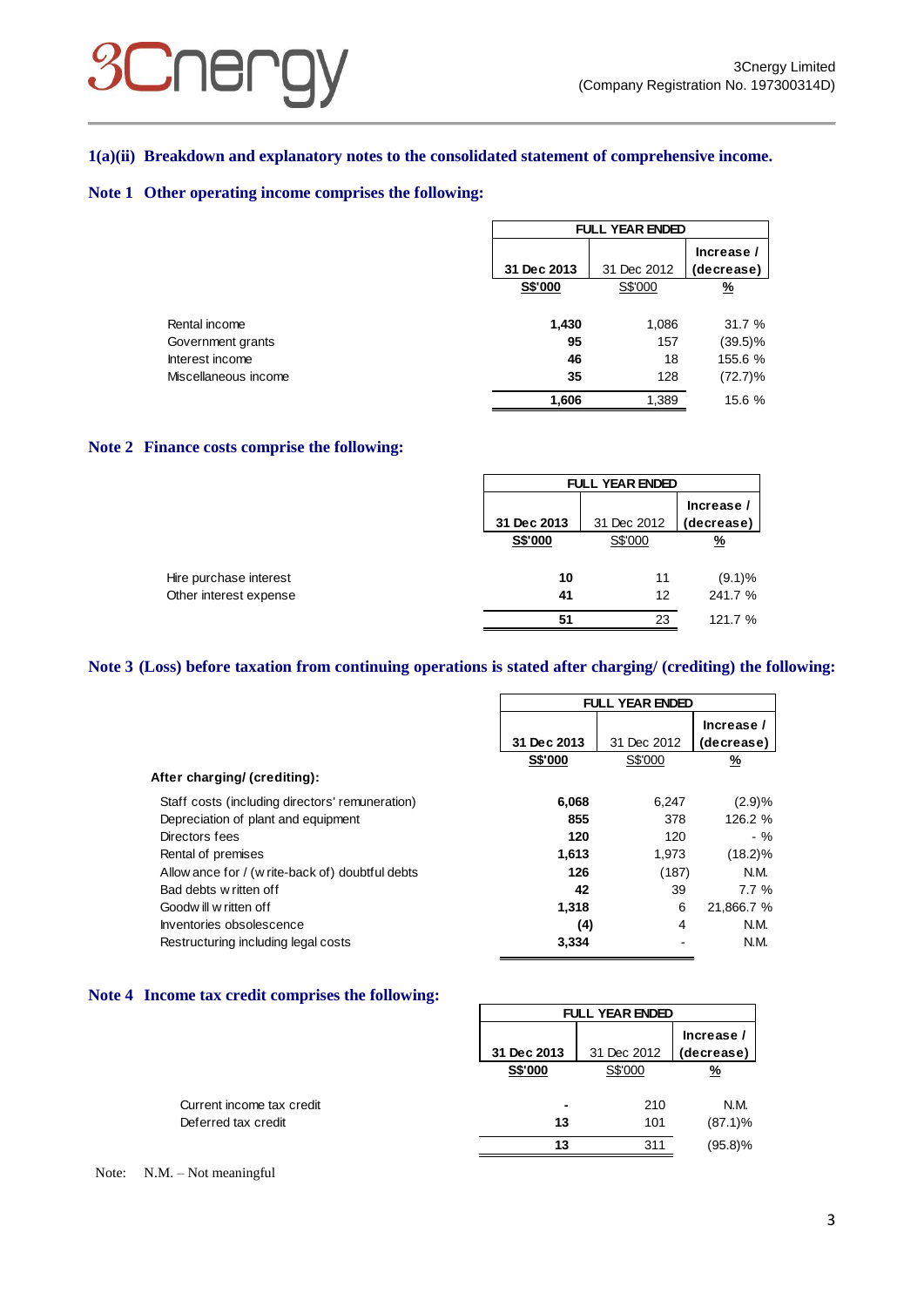## **1(b)(i) A statement of financial position (for the issuer and group), together with a comparative statement as at the end of the immediately preceding financial year.**

|                                                 |             | Group       | Company     |             |
|-------------------------------------------------|-------------|-------------|-------------|-------------|
|                                                 | 31 Dec 2013 | 31 Dec 2012 | 31 Dec 2013 | 31 Dec 2012 |
|                                                 | S\$'000     | S\$'000     | S\$'000     | S\$'000     |
| <b>Assets</b>                                   |             |             |             |             |
| Non-current assets                              |             |             |             |             |
| Property, plant and equipment                   | 2,856       | 3,013       |             |             |
| Investments in subsidiaries                     |             |             | 4,044       | 14,437      |
| Deposits                                        | 410         |             |             |             |
| Goodw ill                                       |             | 1,318       |             |             |
|                                                 | 3,266       | 4,331       | 4,044       | 14,437      |
| <b>Current assets</b>                           |             |             |             |             |
| Inventories                                     | 93          | 104         |             |             |
| Amount due from subsidiaries                    |             |             | 602         | 820         |
| Trade receivables                               | 4,834       | 9,684       |             |             |
| Other receivables                               | 119         | 1,112       |             |             |
| Prepaid operating expenses                      | 436         | 291         | 5           | 14          |
| Amount due from directors                       |             | 89          |             |             |
| Cash and cash equivalents                       | 6,775       | 7,771       | 1,650       | 2,260       |
|                                                 | 12,257      | 19,051      | 2,257       | 3,094       |
|                                                 |             |             |             |             |
| <b>Total assets</b>                             | 15,523      | 23,382      | 6,301       | 17,531      |
| <b>Equity and liabilities</b>                   |             |             |             |             |
| <b>Current liabilities</b>                      |             |             |             |             |
| Amount due to subsidiaries                      |             |             | 40          |             |
| Trade payables                                  | 4,916       | 7,736       |             |             |
| Other payables and accruals                     | 4,528       | 2,654       | 229         | 326         |
| Finance lease liabilities                       | 70          | 40          |             |             |
| Provision for taxation                          | 4           |             |             |             |
|                                                 | 9,518       | 10,430      | 269         | 326         |
| <b>Non-current liabilities</b>                  |             |             |             |             |
| Finance lease liabilities                       | 262         |             |             |             |
| Deferred taxation                               | 56          | 180<br>70   |             |             |
| Other payables and accruals                     | 96          |             |             |             |
|                                                 | 414         | 250         |             |             |
| <b>Total liabilities</b>                        | 9,932       | 10,680      | 269         | 326         |
|                                                 |             |             |             |             |
| Equity attributable to<br>owners of the Company |             |             |             |             |
| Share capital                                   | 6,672       | 6,672       | 41,202      | 41,202      |
| Retained earnings and other reserves            | (1,081)     | 6,030       | (35, 170)   | (23, 997)   |
|                                                 |             |             |             |             |
| <b>Total equity</b>                             | 5,591       | 12,702      | 6,032       | 17,205      |
|                                                 |             |             |             |             |
| <b>Total equity and liabilities</b>             | 15,523      | 23,382      | 6,301       | 17,531      |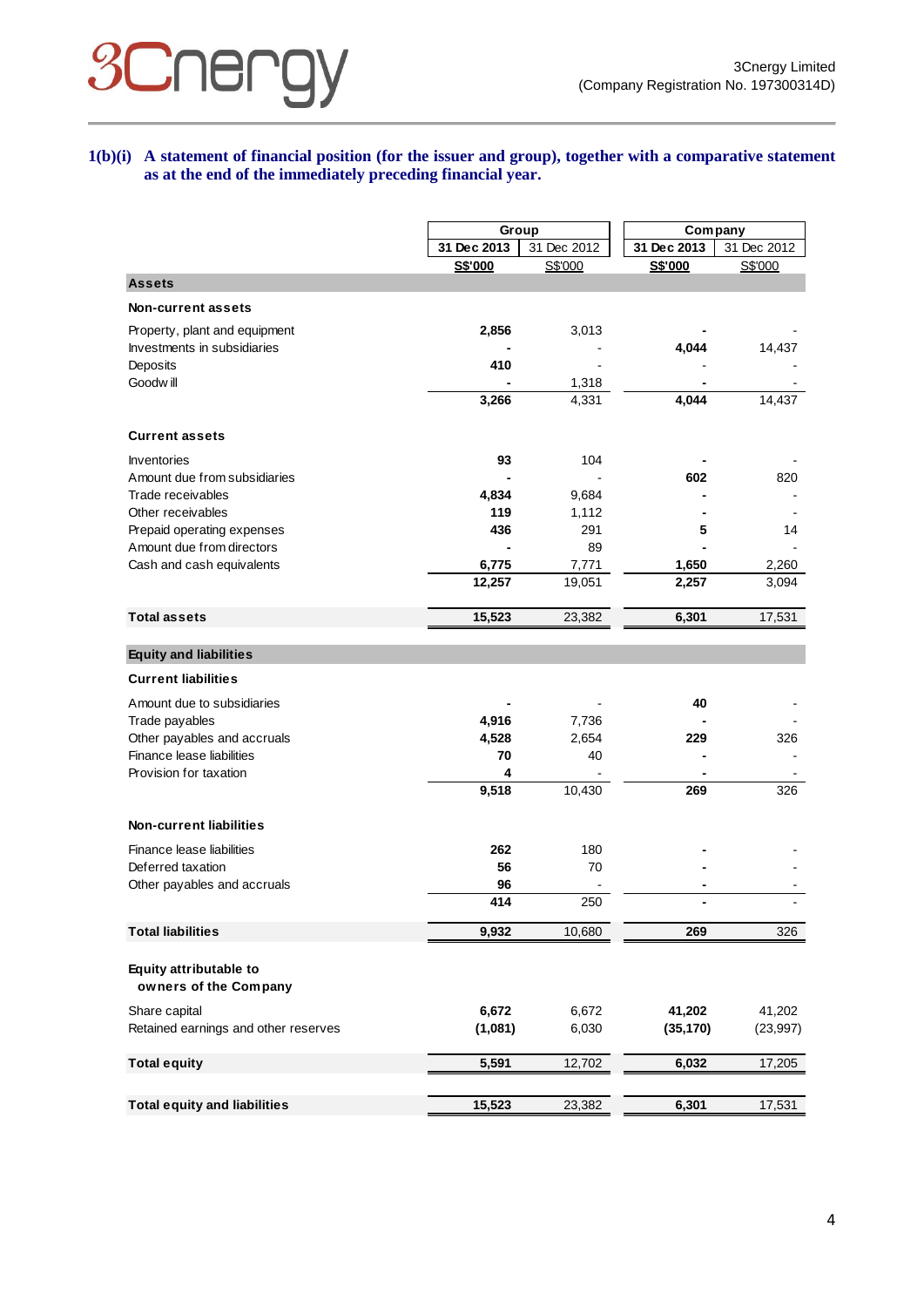# **SCNEI**

## **1(b)(ii) Aggregate amount of Group's borrowings and debt securities.**

#### **Amount repayable in one year or less, or on demand**

| As at 31 Dec 2013 |                  | As at 31 Dec 2012    |    |  |
|-------------------|------------------|----------------------|----|--|
| <b>Secured</b>    | <b>Unsecured</b> | Secured<br>Unsecured |    |  |
| <b>S\$'000</b>    | <b>S\$'000</b>   | S\$'000              |    |  |
|                   | 70               |                      | 40 |  |
|                   |                  |                      |    |  |

## **Amount repayable after one year**

| As at 31 Dec 2013 |                  | As at 31 Dec 2012    |         |
|-------------------|------------------|----------------------|---------|
| <b>Secured</b>    | <b>Unsecured</b> | Secured<br>Unsecured |         |
| S\$'000           | S\$'000          | S\$'000              | S\$'000 |
|                   | 262              |                      | 180     |
|                   |                  |                      |         |

The finance lease liabilities related to purchase of office equipment and motor vehicle for the Group's operations. The finance lease for the office equipment is payable in 73 monthly installments with effect from October 2010. The finance lease for the motor vehicles is payable in 60 monthly installments with effect from December 2013.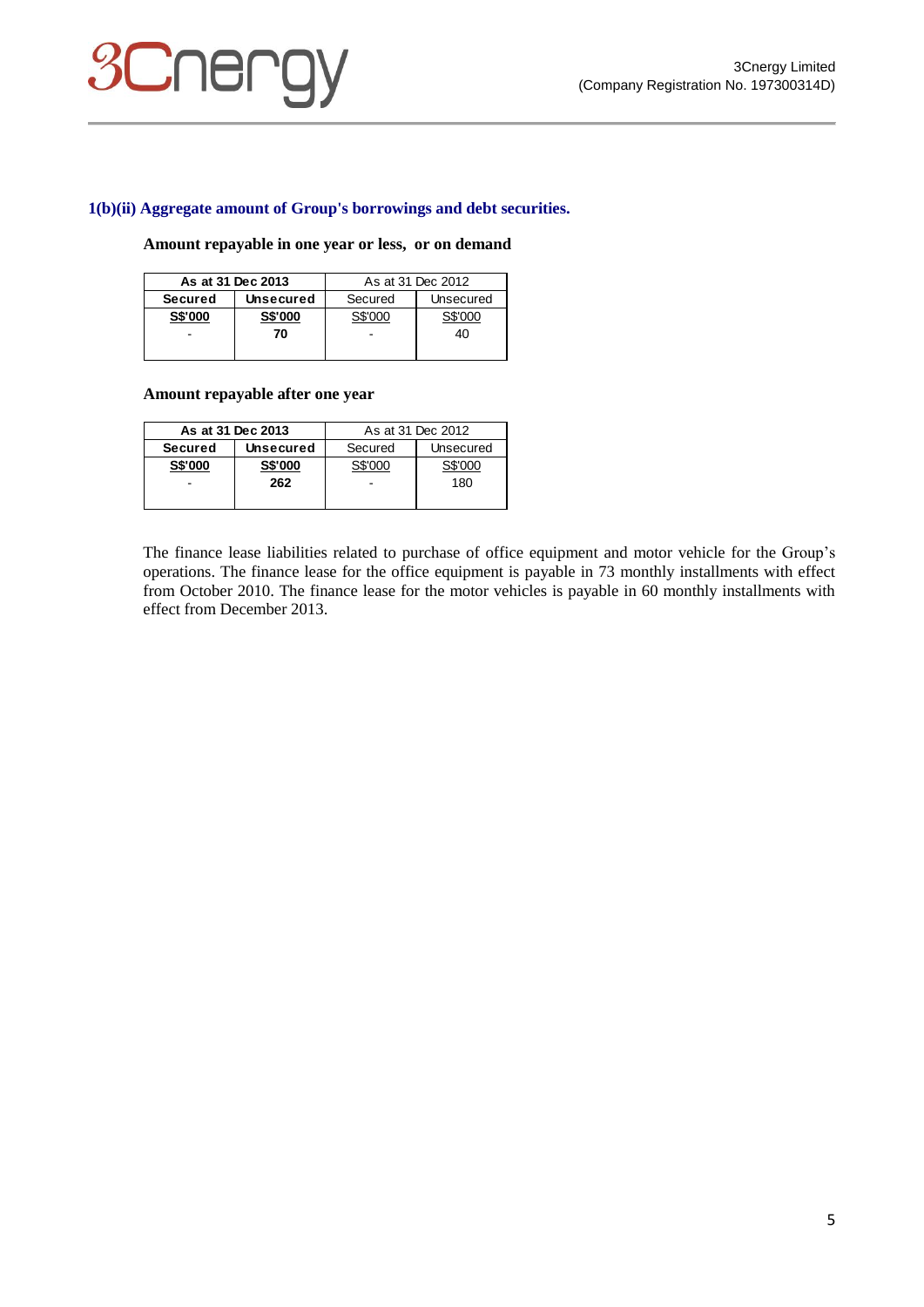

**1(c) A statement of cash flows (for the group), together with a comparative statement for the corresponding period of the immediately preceding financial year.**

|                                                                          | Group       |             |
|--------------------------------------------------------------------------|-------------|-------------|
|                                                                          | 31 Dec 2013 | 31 Dec 2012 |
|                                                                          | S\$'000     | S\$'000     |
| Cash flows from operating activities                                     |             |             |
| Loss before taxation from continuing operations                          | (7, 124)    | (2, 437)    |
| Profit before taxation from discontinued operations                      |             | 108         |
| Loss before tax, total                                                   | (7, 124)    | (2,329)     |
| <b>Adjustments for:</b>                                                  |             |             |
| Depreciation of property, plant and equipment                            | 855         | 480         |
| Allow ance for / (w rite-back of) for doubtful debts                     | 126         | (187)       |
| Loss/ (gain) on disposal of property, plant and equipment <sup>(1)</sup> | 111         | (317)       |
| Gain on disposal of discontinued operations                              |             | (179)       |
| Bad debts w ritten off                                                   | 42          | 39          |
| Goodw ill w ritten of f                                                  | 1,318       | 6           |
| Inventories obsolescence                                                 | (4)         | 4           |
| Interest income                                                          | (46)        | (18)        |
| Interest expense                                                         | 51          | 23          |
| Operating cash flows before changes in working capital                   | (4,671)     | (2, 478)    |
| Decrease/(Increase) in receivables                                       | 5,066       | (3,346)     |
| Decrease in inventories                                                  | 16          | 33          |
| (Decrease)/Increase in payables                                          | (850)       | 1,524       |
| <b>Cash used in operations</b>                                           | (439)       | (4,267)     |
| Interest received                                                        | 46          | 18          |
| Interest expense                                                         | (51)        | (23)        |
| Income tax recovered / (paid)                                            | 146         | (202)       |
| Net cash used in operating activities                                    | (298)       | (4, 474)    |
| Cash flows from investing activities                                     |             |             |
| Purchase of property, plant and equipment                                | (682)       | (334)       |
| Cash outflow from acquisition of subsidiaries                            |             | (2,036)     |
| Proceeds from disposal of property, plant and equipment                  | 30          | 3,500       |
| Proceeds from disposal of discontinued operations                        |             | 200         |
| Net cash (used)/ generated from investing activities                     | (652)       | 1,330       |
|                                                                          |             |             |
| Cash flows from financing activities                                     |             |             |
| Repayment of obligations under finance lease                             | (46)        | (38)        |
| Net cash used in financing activities                                    | (46)        | (38)        |
| Net decrease in cash and cash equivalents                                | (996)       | (3, 182)    |
| Cash and cash equivalents at beginning of the year                       | 7,771       | 10,953      |
| Cash and cash equivalents at end of the year                             | 6,775       | 7,771       |

Note 1 - Gain on disposal of property, plant and equipment in FY2012 refers to Leasehold property of discontinued operations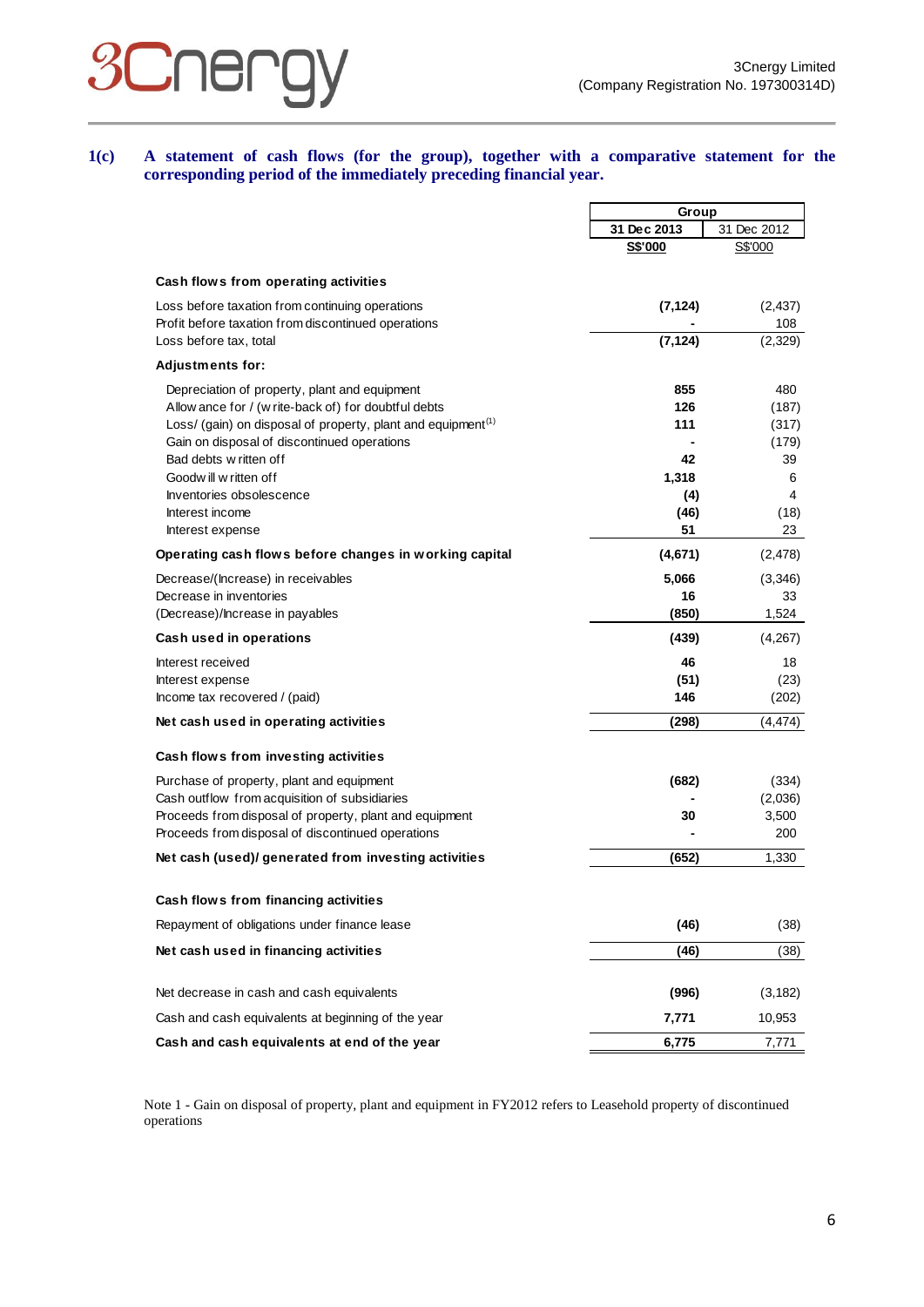## **SCUEL**

## **1(d)(i) A statement (for the issuer and group) showing either (i) all changes in equity or (ii) changes in equity other than those arising from capitalisation issues and distributions to shareholders, together with a comparative statement for the corresponding period of the immediately preceding financial year.**

|                                                     | Attributable to owners of the parent |                    |                      |                 |
|-----------------------------------------------------|--------------------------------------|--------------------|----------------------|-----------------|
|                                                     | Share<br>capital                     | Capital<br>reserve | Retained<br>earnings | Total<br>equity |
|                                                     | \$'000                               | \$'000             | \$'000               | \$'000          |
| <b>Group</b>                                        |                                      |                    |                      |                 |
| Balance at 1 January 2012                           | 6,672                                | 694                | 7,250                | 14,616          |
| Loss for the year                                   |                                      |                    | (1, 914)             | (1, 914)        |
| Other comprehensive income                          |                                      |                    |                      |                 |
| Other comprehensive income for the year, net of tax |                                      |                    |                      |                 |
| Total comprehensive income for the year             |                                      |                    | (1, 914)             | (1, 914)        |
| Transfer reserves on sale of leasehold property     |                                      | (694)              | 694                  |                 |
| Balance at 31 December 2012                         | 6,672                                |                    | 6,030                | 12,702          |
|                                                     |                                      |                    |                      |                 |
| Balance at 1 January 2013                           | 6,672                                |                    | 6,030                | 12,702          |
| Loss for the year                                   |                                      |                    | (7, 111)             | (7, 111)        |
| Total comprehensive income for the year             |                                      |                    | (7, 111)             | (7, 111)        |
| Balance at 31 December 2013                         | 6,672                                |                    | (1,081)              | 5,591           |

|                                                     | Attributable to owners of the parent |                    |                      |                 |  |
|-----------------------------------------------------|--------------------------------------|--------------------|----------------------|-----------------|--|
|                                                     | Share<br>capital                     | Capital<br>reserve | Retained<br>earnings | Total<br>equity |  |
|                                                     | \$'000                               | \$'000             | \$'000               | \$'000          |  |
| <b>Company</b>                                      |                                      |                    |                      |                 |  |
| Balance at 1 January 2012                           | 41,202                               | 3,576              | (19, 109)            | 25,669          |  |
| Loss for the year                                   |                                      |                    | (8, 464)             | (8, 464)        |  |
| Other comprehensive income                          |                                      |                    |                      |                 |  |
| Other comprehensive income for the year, net of tax |                                      |                    |                      |                 |  |
| Total comprehensive income for the year             |                                      |                    | (8, 464)             | (8, 464)        |  |
| Transfer reserves on sale of leasehold property     |                                      | (3,576)            | 3,576                |                 |  |
| Balance at 31 December 2012                         | 41,202                               |                    | (23,997)             | 17,205          |  |
|                                                     |                                      |                    |                      |                 |  |
| Balance at 1 January 2013                           | 41,202                               |                    | (23, 997)            | 17,205          |  |
| Loss for the year                                   |                                      |                    | (11,173)             | (11, 173)       |  |
| Total comprehensive income for the year             |                                      |                    | (11,173)             | (11,173)        |  |
| Balance at 31 December 2013                         | 41,202                               |                    | (35,170)             | 6,032           |  |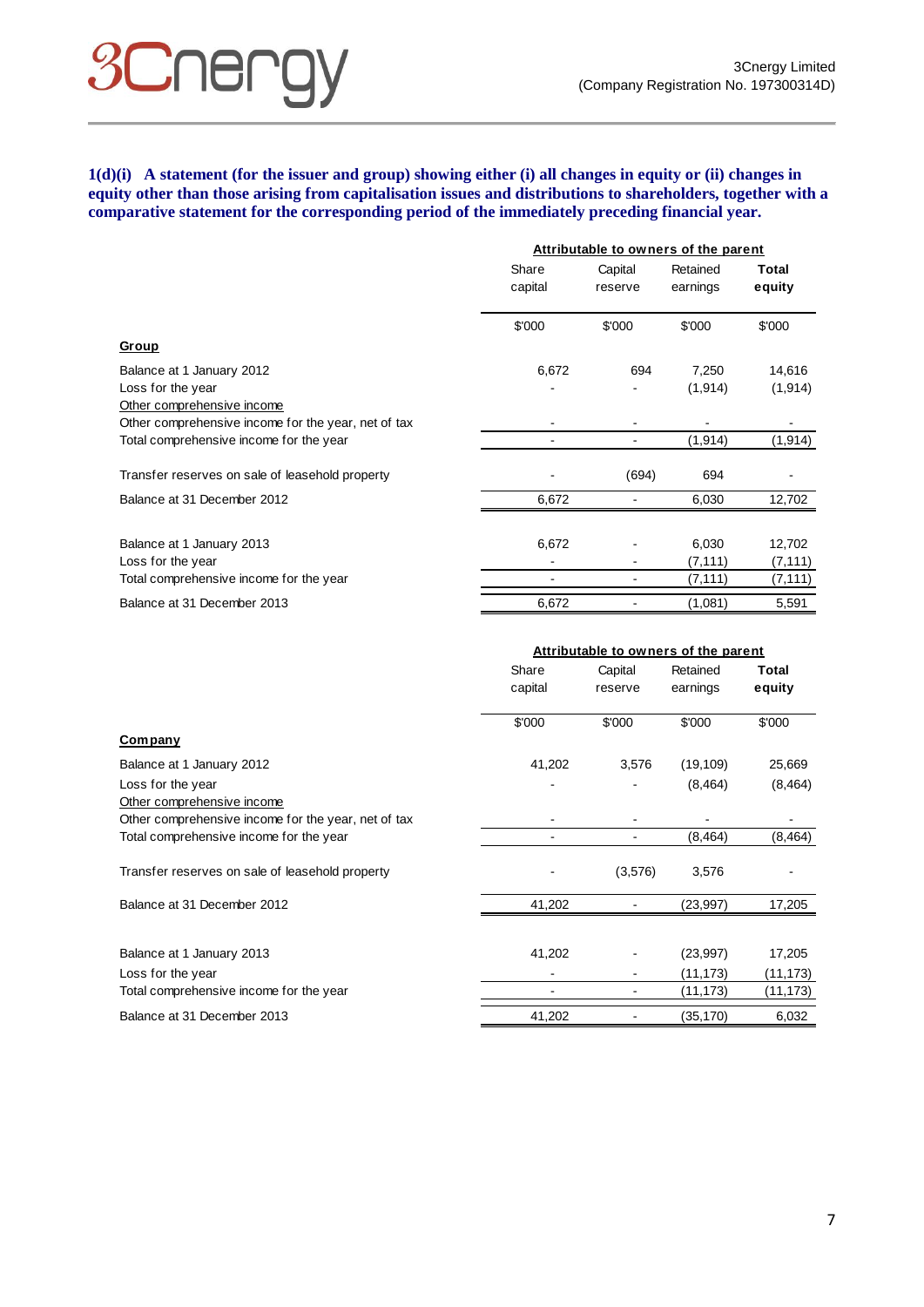

**1(d)(ii) Details of any changes in the company's share capital arising from rights issue, bonus issue, share buy-backs, exercise of share options or warrants, conversion of other issues of equity securities, issue of shares for cash or as consideration for acquisition or for any other purpose since the end of the previous period reported on. State also the number of shares that may be issued on conversion of all the outstanding convertibles, as well as the number of shares held as treasury shares, if any, against the total number of issued shares excluding treasury shares of the issuer, as at the end of the current financial period reported on and as at the end of the corresponding period of the immediately preceding financial year.**

## **(A) Share Capital**

Since the end of the previous period reported on as at 30 June 2013 up to 31 December 2013, there was no movement in the Company's share capital.

## **(B) Convertibles**

The Company has no outstanding convertibles and treasury shares as at 31 December 2013 and 31 December 2012.

## **1(d)(iii) To show the total number of issued shares excluding treasury shares as at the end of the current financial period and as at the end of the immediately preceding year.**

|                                           | Company         |                    |
|-------------------------------------------|-----------------|--------------------|
|                                           | As at 31-Dec-13 | As at $31$ -Dec-12 |
|                                           |                 |                    |
| Total number of issued shares (excluding) |                 |                    |

treasury shares) 98,492,791 98,492,791 98,492,791

The Company has no treasury shares as at 31 December 2013 and 31 December 2012.

## **1(d)(iv) A statement showing all sales, transfers, disposals, cancellation and/or use of treasury shares as at the end of the current financial period reported on.**

Not applicable. The Company did not have any treasury shares during and as at the current financial year reported on.

## **2. Whether the figures have been audited, or reviewed and in accordance with which auditing standard or practice.**

The figures have not been audited or reviewed by the Company's auditor.

**3. Where the figures have been audited or reviewed, the auditors' report (including any qualifications or emphasis of matter).**

Not applicable.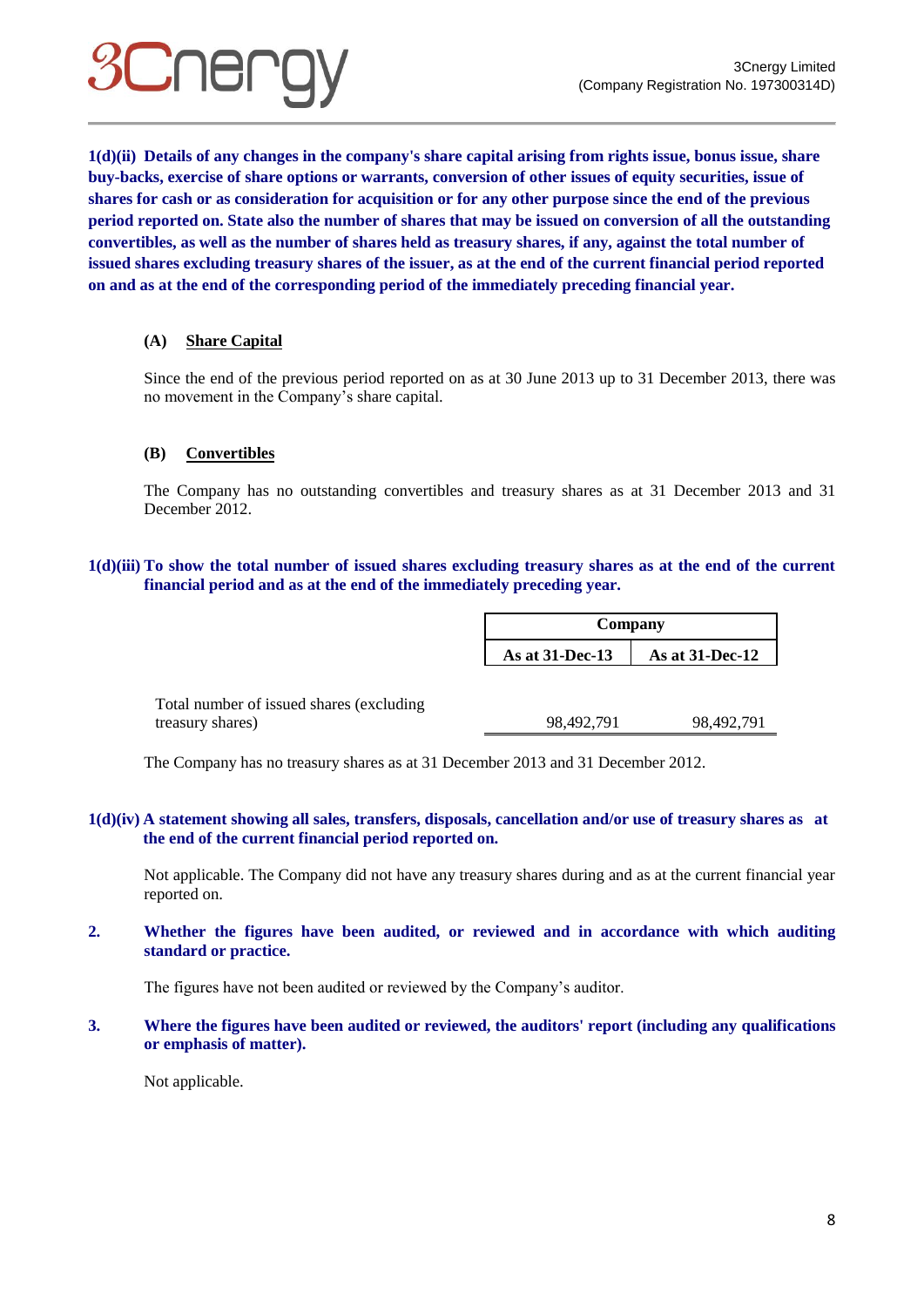# **UNEI**

## **4. Whether the same accounting policies and methods of computation as in the issuer's most recently audited annual financial statements have been applied.**

Save as disclosed in paragraph 5 below, the Group has consistently applied the same accounting policies and methods of computation in the preparation of the financial statements for the current financial year reported on as in the audited financial statements for the financial year ended 31 December 2012.

## **5. If there are any changes in the accounting policies and methods of computation, including any required by an accounting standard, what has changed, as well as the reasons for, and the effect of, the change.**

The following are changes in accounting standards that are applicable and effective for the Group for the year beginning 1 January 2013:

| <b>Description</b>                                              | <b>Effective for annual periods</b><br>beginning on or after |  |  |
|-----------------------------------------------------------------|--------------------------------------------------------------|--|--|
| Revised FRS 19 Employee Benefits                                | 1 January 2013                                               |  |  |
| FRS 113 Fair Value Measurements                                 | 1 January 2013                                               |  |  |
| Amendments to FRS 107 Disclosures – Offsetting Financial Assets |                                                              |  |  |
| and Financial Liabilities                                       | 1 January 2013                                               |  |  |
| Improvements to FRSs 2012                                       |                                                              |  |  |
| Amendment to FRS 1 Presentation of Financial Statements         | 1 January 2013                                               |  |  |
| Amendment to FRS 16 Property, Plant and Equipment               | 1 January 2013                                               |  |  |
| Amendment to FRS 32 Financial Instruments: Presentation         | 1 January 2013                                               |  |  |
|                                                                 |                                                              |  |  |

The adoption of these changes in accounting standards did not have any impact on the Group's financial statements for the current financial year reported on.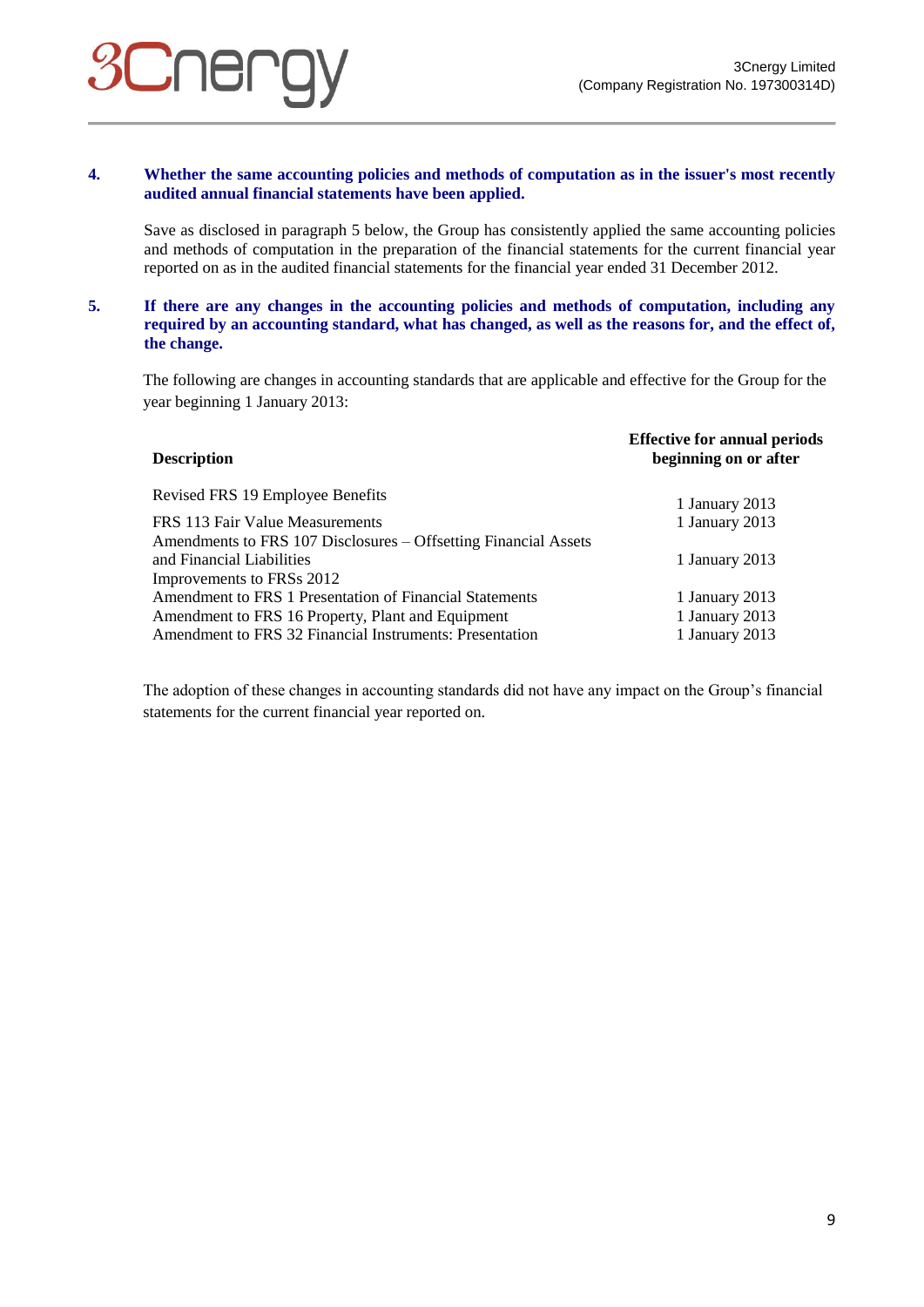# **Siner**

## **6. Earnings per ordinary share of the group for the current period reported on and the corresponding period of the immediately preceding financial year, after deducting any provision for preference dividends.**

|                                                                                      | Group      |            |  |
|--------------------------------------------------------------------------------------|------------|------------|--|
|                                                                                      | 31-Dec-13  | 31-Dec-12  |  |
|                                                                                      |            |            |  |
| Loss per share from continuing operations (in cents):-                               |            |            |  |
| (a) Based on the w eighted average number of ordinary<br>shares on issue             | (7.22)     | (2.16)     |  |
| (b) On fully diluted basis                                                           | (7.22)     | (2.16)     |  |
| Weighted average number of shares used in computation of<br>basic earnings per share | 98,492,791 | 98,492,791 |  |

|                                                                                                        | Group            |                  |  |  |
|--------------------------------------------------------------------------------------------------------|------------------|------------------|--|--|
|                                                                                                        | 31-Dec-13        | 31-Dec-12        |  |  |
| Loss per share from continuing and discontinued<br>operations (in cents):-                             |                  |                  |  |  |
| (a) Based on the w eighted average number of ordinary<br>shares on issue<br>(b) On fully diluted basis | (7.22)<br>(7.22) | (1.94)<br>(1.94) |  |  |
| Weighted average number of shares used in computation of<br>basic earnings per share                   | 98,492,791       | 98,492,791       |  |  |

Basic loss per ordinary share is computed by dividing the loss attributable to the equity holders in each financial year by the weighted average number of ordinary shares in issue during the respective financial year.

There were no potentially dilutive ordinary shares in existence during the current financial year reported on and the previous corresponding year. Accordingly, the basic and fully diluted loss per share for the respective financial year were the same.

## **7. Net asset value (for the issuer and group) per ordinary share based on the total number of issued shares excluding treasury shares of the issuer at the end of the (a) current period reported on; and (b) immediately preceding financial year.**

|                                                                                         | Group           |            | Company    |            |
|-----------------------------------------------------------------------------------------|-----------------|------------|------------|------------|
|                                                                                         | $31 - Dec - 13$ | 31-Dec-12  | 31-Dec-13  | 31-Dec-12  |
| Net asset value ("NAV") per ordinary share based on<br>(issued share capital (in cents) | 5.7             | 12.9       | 6.1        | 17.5       |
| Number of Issued shares (excluding treasury shares)                                     | 98,492,791      | 98,492,791 | 98,492,791 | 98,492,791 |

The NAV per ordinary share as at 31 December 2013 and 31 December 2012 were calculated based on the NAV divided by the number of issued shares as at the respective balance sheet date.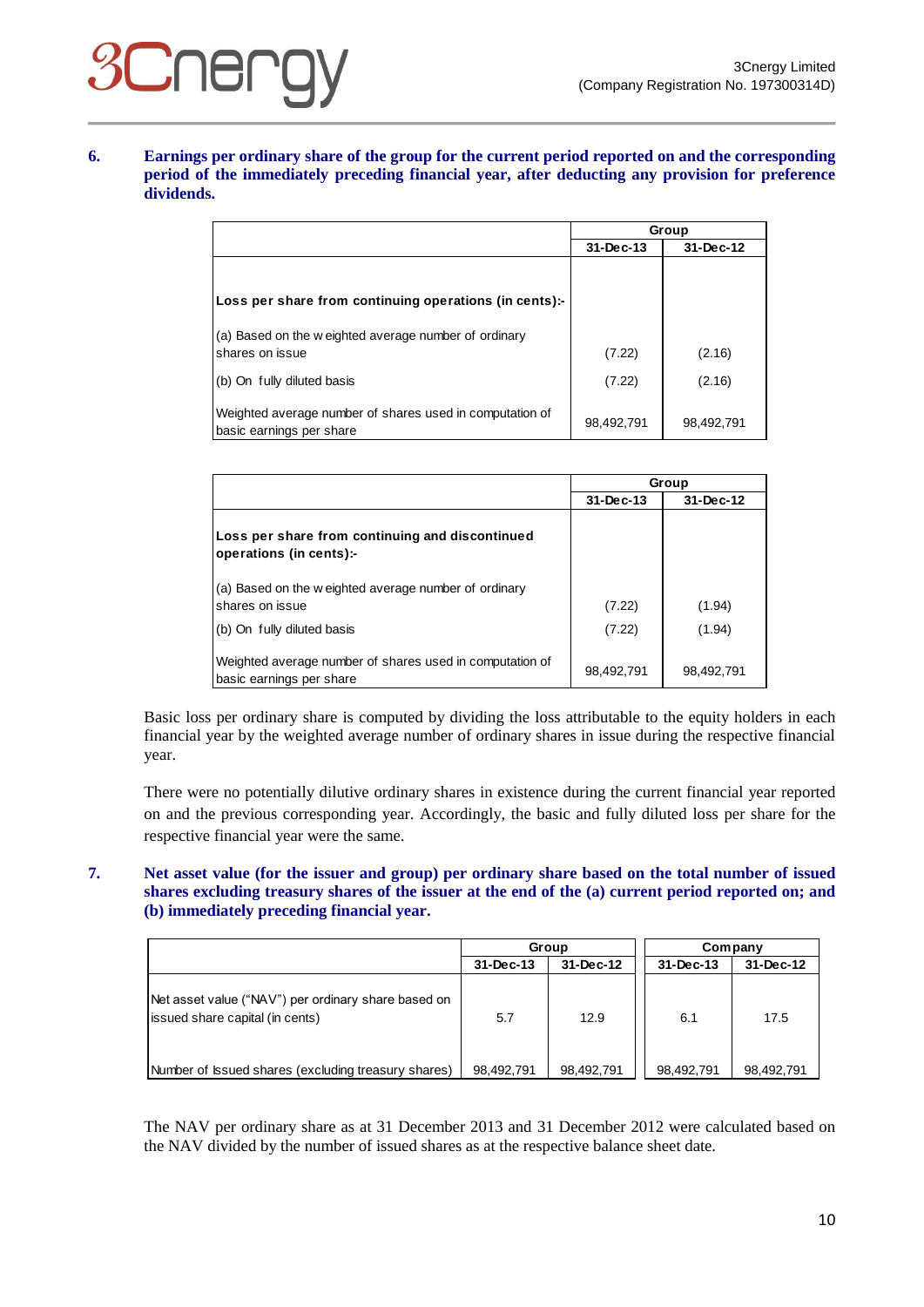## **Siner**

**8. A review of the performance of the group, to the extent necessary for a reasonable understanding of the group's business. The review must discuss any significant factors that affected the turnover, costs, and earnings of the group for the current financial period reported on, including (where applicable) seasonal or cyclical factors. It must also discuss any material factors that affected the cash flow, working capital, assets or liabilities of the group during the current financial period reported on.**

## **INCOME STATEMENT**

#### **Overview**

The Group reported an unaudited loss of S\$7.1 million for the financial year ended 31 December 2013 mainly due to softer property market which resulted in reduced commission income, losses from the new business units which were established in the second half of financial year ended 31 December 2012, increased allowance for doubtful debts mainly relating to outstanding sum due from developers for projects, restructuring including legal costs relating to an investment sales project, compensation paid to previous senior management, write-off of goodwill which arose from the reverse takeover exercise by the Company which was completed on 31 January 2011.

#### **Revenue**

The property cooling measures introduced by the government in 2013, coupled with tighter regulations by the Council for Estate Agents ("CEA") have affected the Group's transaction volume. Total revenue decreased by approximately S\$11.5 million or 20.3% from S\$56.8 million in the financial year ended 31 December 2012 ("FY2012") to S\$45.3 million in the financial year ended 31 December 2013 ("FY2013").

#### **Gross profit**

With the decline in revenue, the Group's gross profit decreased by approximately S\$0.1 million or 1.0% from S\$7.3 million in FY2012 to S\$7.2 million in FY2013.

Notwithstanding the above, the Group enjoyed higher gross profit margin which increased from approximately 12.8% in FY2012 to approximately 15.9% in FY2013. This was largely due to an increase in the number of transactions in the local development projects.

## **Other operating income**

Other operating income comprised mainly rental income, government grant and interest income. Other operating income increased by approximately S\$0.2 million or 15.6% from S\$1.4 million in FY2012 to S\$1.6 million in FY2013 mainly due to an increase in rental income as a result of increase in demand for sub-leased space in the Company's office premises.

#### **Sales and distribution costs**

Sales and distribution costs comprised mainly advertisement and promotional expenses, entertainment expenses, events expenses and allowance for doubtful debts. Sales and distribution expenses increased by approximately S\$0.3 million or 279.2% from S\$0.1 million in FY2012 to S\$0.4 million in FY2013 mainly due to allowance for doubtful debts.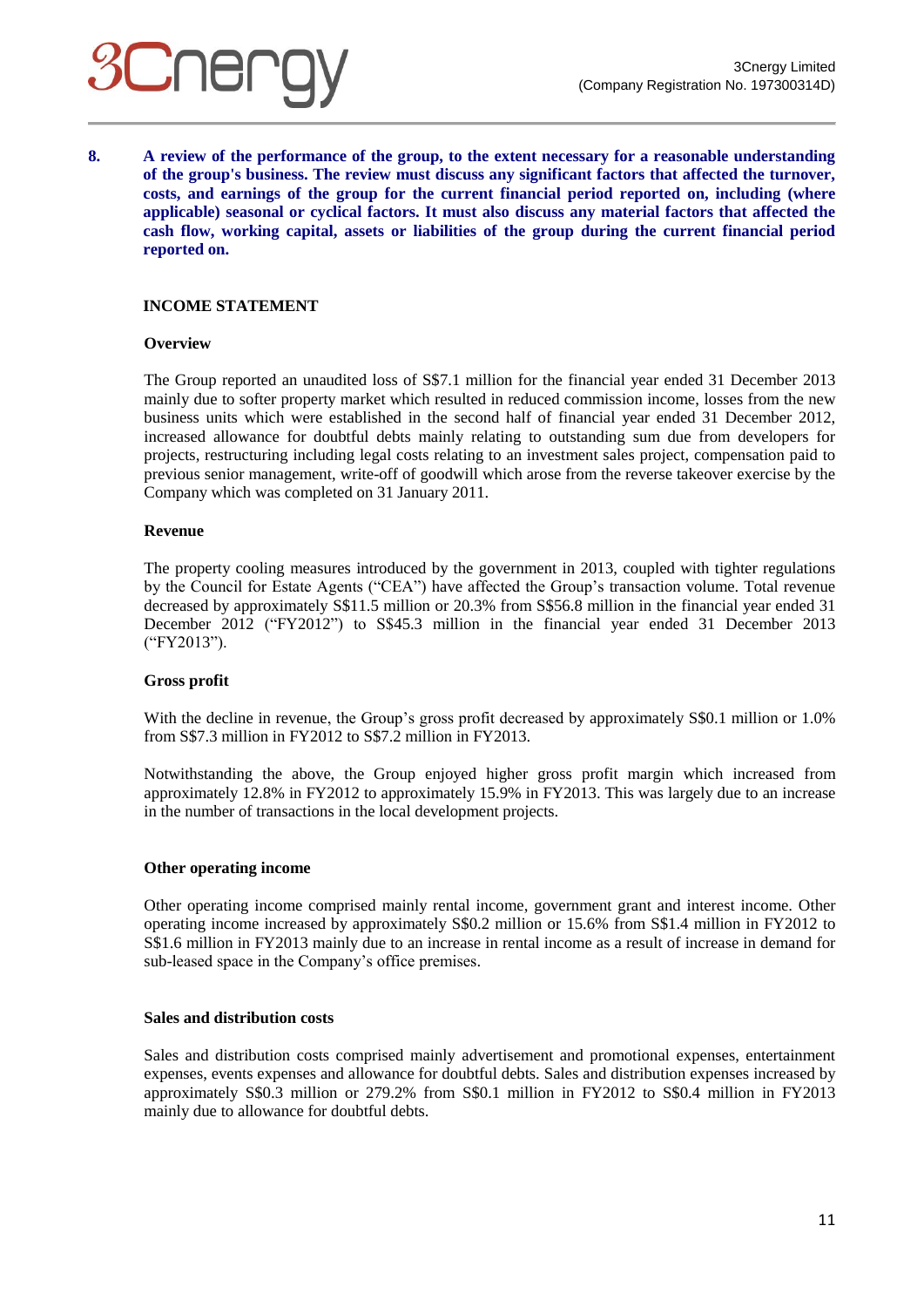

## **General and administrative expenses ("G&A Expenses")**

G&A Expenses comprised mainly salaries and related costs, audit fees, secretarial fees, tax fees, professional fees, rental, repair and maintenance expenses, telecommunications expenses, depreciation, printing and stationeries expenses, and goodwill written-off. The G&A Expenses increased by approximately S\$4.5 million or 41.2% from S\$11.0 million in FY2012 to S\$15.5 million in FY2013 mainly due to restructuring costs as mentioned previously. The Group also incurred higher depreciation expenses from S\$0.4 million in FY2012 to S\$0.9 million in FY2013 mainly due to the depreciation incurred by Whitehouse Holdings Private Limited following its acquisition in September 2012.

## **STATEMENT OF FINANCIAL POSITION**

The goodwill of S\$1.3 million arising from the reverse takeover exercise by the Company which was completed on 31 January 2011 was written-off during the financial year following an impairment assessment.

Trade receivables decreased by approximately S\$4.9 million from S\$9.7 million as at 31 December 2012 to S\$4.8 million as at 31 December 2013 mainly due to lower turnover, an improvement in trade receivable turnover days for resale property market transactions and increase in allowance for doubtful debts arising from outstanding sum due from developers for projects. Trade receivables as at 31 December 2013 represents outstanding amount after deducting gross allowance for doubtful debts. Trade receivables as at 31 December 2012 have been restated accordingly.

Other receivables decreased by approximately S\$1.0 million from S\$1.1 million as at 31 December 2012 to S\$0.1 million as at 31 December 2013 mainly due to reclassification of rental deposits from current asset to non-current asset as a result of extension of lease of the Company's office premises by a further three years as well as return of deposits held by bank as performance bond.

Trade payables decreased by approximately S\$2.8 million from S\$7.7 million as at 31 December 2012 to S\$4.9 million as at 31 December 2013 mainly due to a decrease in commissions payable to salespersons relating to outstanding trade receivables explained above. The presentation of trade payables was changed to reflect the net amount payable after taking into account allowance for commissions not expected to be collected. The comparable amounts for FY2012 were also restated.

Other payables and accruals increased by approximately S\$1.9 million from S\$2.6 million as at 31 December 2012 to S\$4.5 million as at 31 December 2013 mainly due to the restructuring costs.

Overall, net asset value of the Group weakened by approximately S\$7.1 million from S\$12.7 million as at 31 December 2012 to S\$5.6 million as at 31 December 2013 mainly due to the losses from operations, net of tax during FY2013.

The Group reported net working capital of S\$2.7 million as at 31 December 2013 as compared to S\$8.6 million as at 31 December 2012. Cash balance outstanding as at 31 December 2013 is S\$6.8 million.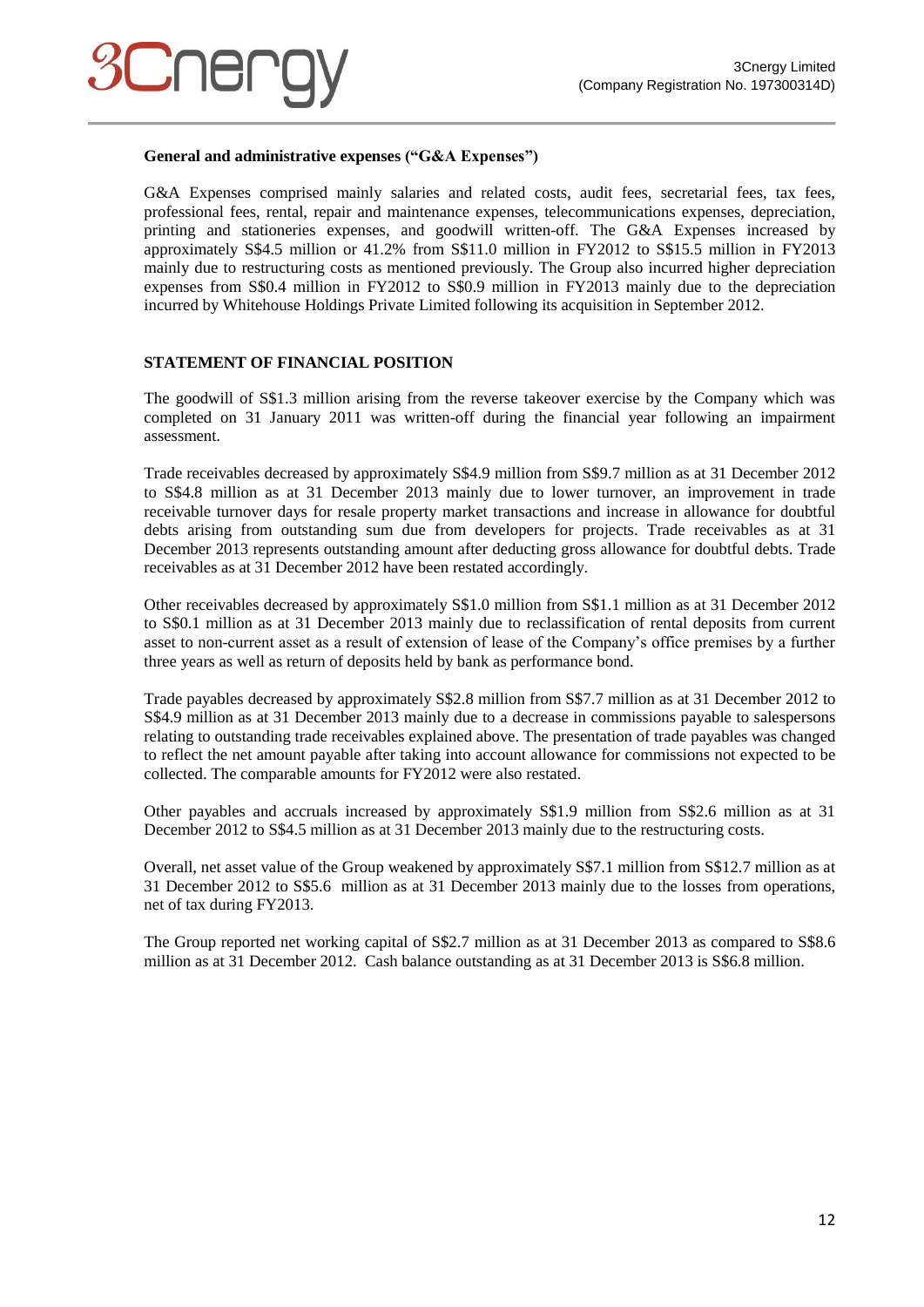## **STATEMENT OF CASH FLOWS**

Net cash used in operating activities in FY2013 was approximately S\$0.3 million, mainly due to the operating cash outflow before changes in working capital, partially offset by the decrease in trade receivables.

Net cash used in investing activities in FY2013 was approximately S\$0.7 million, mainly due to the renovation of the Company's office space.

Net cash used in financing activities in FY2013 was approximately S\$0.05 million due to repayment of obligations under finance lease.

The Group recorded a net decrease in cash and cash equivalents of approximately S\$1.0 million during FY2013.

#### **9. Where a forecast, or a prospect statement, has been previously disclosed to shareholders, any variance between it and the actual results.**

The actual unaudited results for the financial year ended 31 December 2013 is in line with the profit guidance announcement made on 4 February 2014.

## **10. A commentary at the date of the announcement of the significant trends and competitive conditions of the industry in which the group operates and any known factors or events that may affect the group in the next reporting period and the next 12 months.**

The measures to cool the private and public housing markets in Singapore announced by the Government as well as the on-going uncertainties of the global economy is expected to pose challenges to the real estate agency industry. As such, the Group expects business to remain challenging over the next 12 months.

## **11. Dividend**

#### **(a) Current Financial Period Reported On**

Any dividend declared for the current financial period reported on?

No.

#### **(b) Corresponding Period of the Immediately Preceding Financial Year**

Any dividend declared for the corresponding period of the immediately preceding financial year?

No.

#### **(c) Whether the dividend is before tax, net of tax or tax-exempt**

Not applicable.

#### **(d) Date payable**

Not applicable.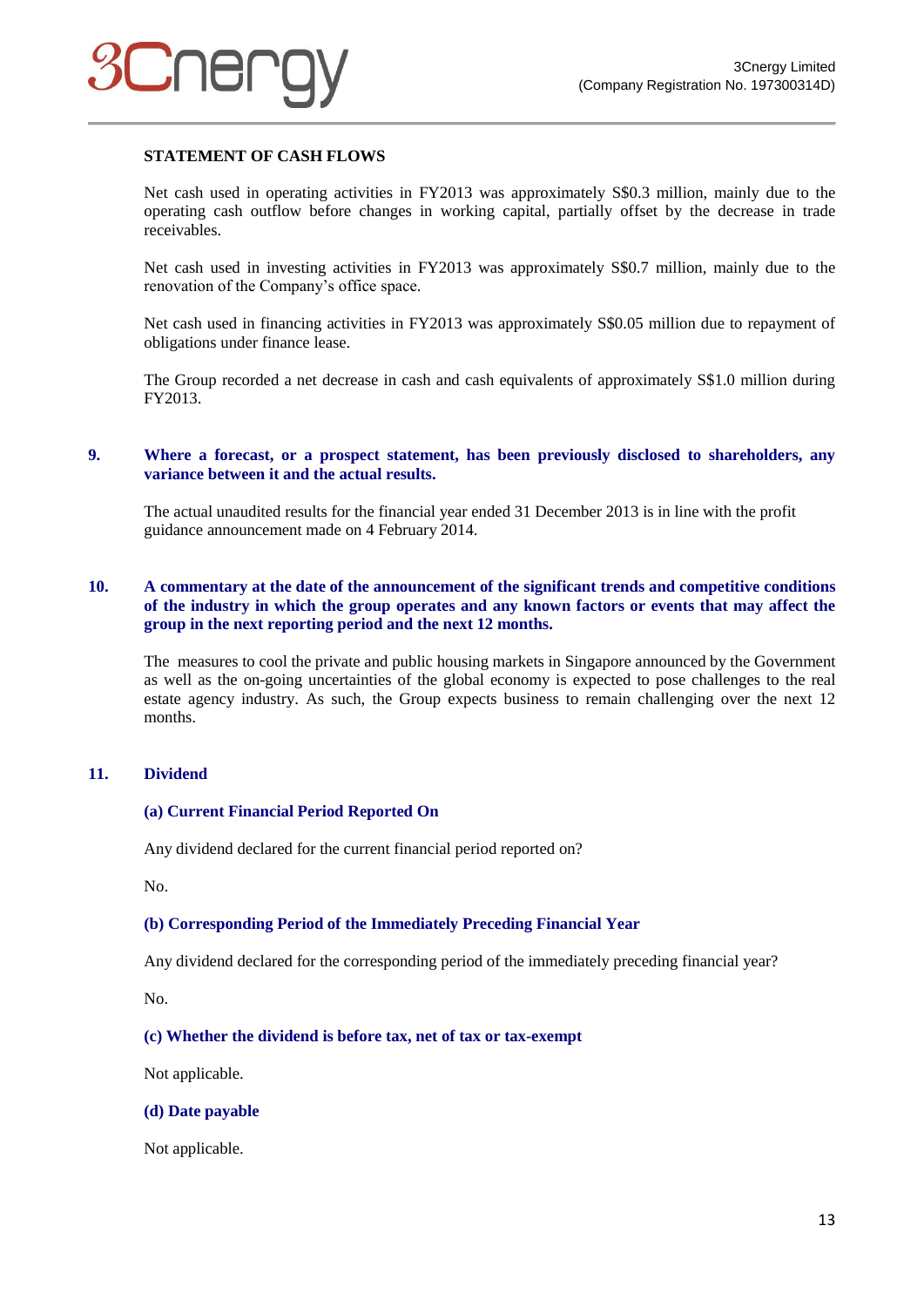

## **(e) Books closure date**

Not applicable.

## **12. If no dividend has been declared or recommended, a statement to that effect.**

No dividend has been declared or recommended for FY2013.

## **13. If the Group has obtained a general mandate from shareholders for Interested Person Transactions ("IPTs"), the aggregate value of such transactions as required under Rule 920(1)(a)(ii). If no IPT mandate has been obtained, a statement to that effect.**

The Group does not have any general mandate from shareholders for IPT and there was no IPT of value above S\$100,000 being transacted during FY2013.

*Part II – ADDITIONAL INFORMATION REQUIRED FOR FULL YEAR ANNOUNCEMENT*

## **14. Segmented revenue and results for the operating segments (of the Group) in the form presented in the issuer's most recently audited annual financial statements, with comparative information for the immediately preceding year.**

#### **Segment information**

Segment information is presented in respect of the Group's business and geographical segments.

The primary format — business segments is based on the Group's management and internal reporting structure.

Segment results, assets and liabilities include items directly attributable to a segment as well as those that can be allocated on a reasonable basis. Unallocated items mainly comprise corporate assets and expenses, interest income, interest expenses and related assets and liabilities.

The Group comprises one business segment:

Real estate and housing agency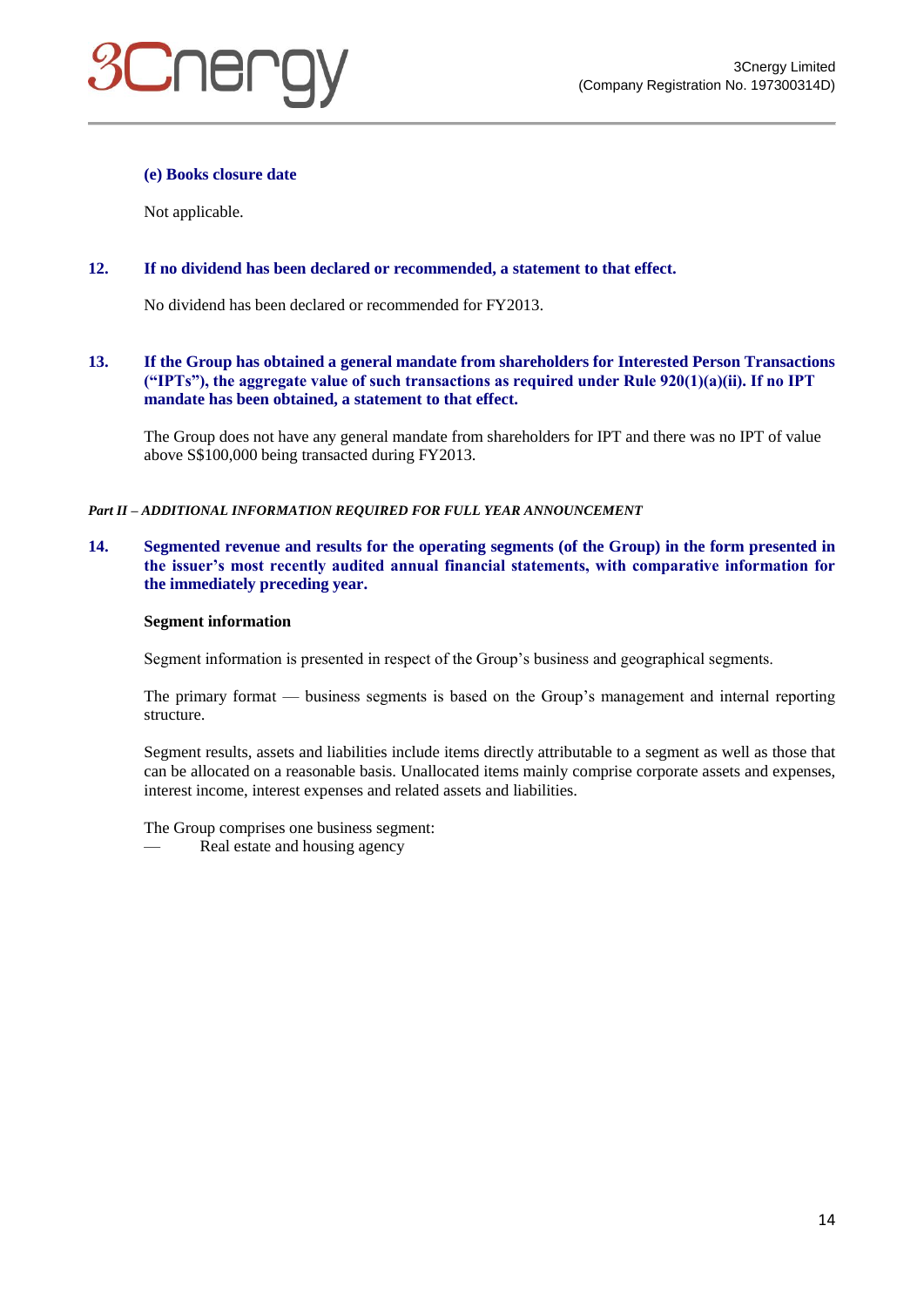

## **(a) Business segments**

|                                 | Real estate and<br><b>Others</b><br>housing agency |          |         | <b>Adjustments and</b><br>eliminations |                | Group<br><b>Total</b> |          |         |
|---------------------------------|----------------------------------------------------|----------|---------|----------------------------------------|----------------|-----------------------|----------|---------|
|                                 | 2013                                               | 2012     | 2013    | 2012                                   | 2013           | 2012                  | 2013     | 2012    |
|                                 | S\$'000                                            | S\$'000  | S\$'000 | S\$'000                                | S\$'000        | S\$'000               | S\$'000  | S\$'000 |
| Revenue by segment              |                                                    |          |         |                                        |                |                       |          |         |
| <b>External customers</b>       | 45,275                                             | 56,839   |         | 923                                    |                | (923)                 | 45,275   | 56,839  |
| Results:                        |                                                    |          |         |                                        |                |                       |          |         |
| Interest income                 | 46                                                 | 18       |         |                                        |                |                       | 46       | 18      |
| Depreciation                    | 855                                                | 378      |         | 102                                    | $\blacksquare$ | (102)                 | 855      | 378     |
| Other non-cash expenses         | (1, 482)                                           | (144)    |         | 21                                     |                | (21)                  | (1,482)  | (144)   |
| Segment results                 | (7,111)                                            | (2, 126) |         | 212                                    |                | (212)                 | (7, 111) | (2126)  |
|                                 |                                                    |          |         |                                        |                |                       |          |         |
| Assets:                         |                                                    |          |         |                                        |                |                       |          |         |
| Additions to non-current assets | 682                                                | 334      |         |                                        |                |                       | 682      | 334     |
| Segment assets                  | 15,523                                             | 23,382   |         |                                        |                |                       | 15,523   | 23,382  |
| Segment liabilities             | 9,932                                              | 10,680   |         |                                        |                |                       | 9,932    | 10,680  |

#### **(b) Geographical segments**

|               |                | <b>Revenue from</b> |  |  |
|---------------|----------------|---------------------|--|--|
|               |                | external customers  |  |  |
|               | 2013           | 2012                |  |  |
|               | <b>S\$'000</b> | <b>S\$'000</b>      |  |  |
| Singapore     | 42,934         | 53,963              |  |  |
| <b>Others</b> | 2,341          | 2,876               |  |  |
|               | 45,275         | 56,839              |  |  |

## **15. In the review of performance, the factors leading to any material changes in contributions to turnover and earnings by the operating segments.**

The Company operates in one business segment. Please refer to item 8 of this announcement.